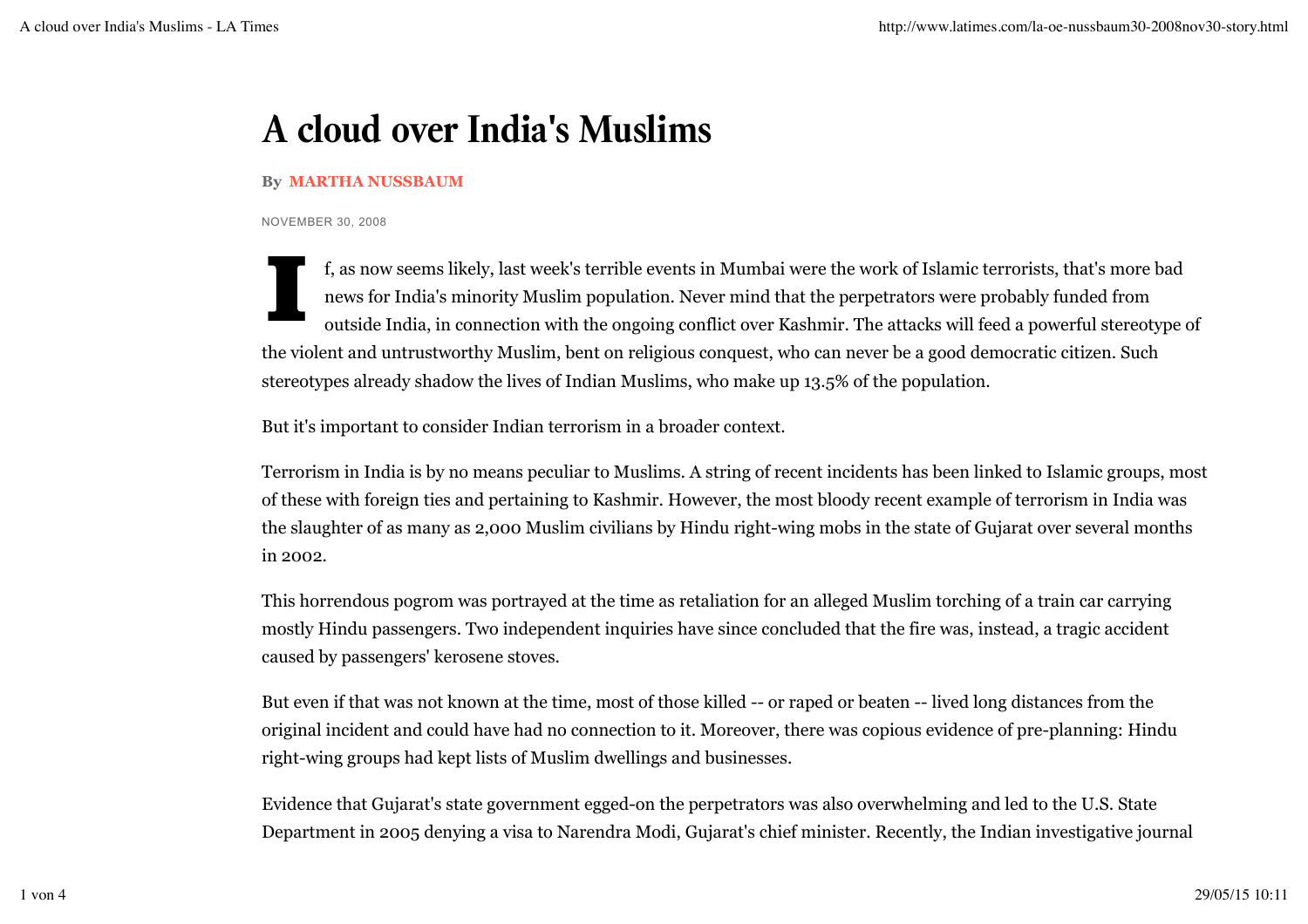Tehelka uncovered even more proof of government complicity in the murderous, anti-Muslim attacks. A Tehelka reporter using a hidden camera interviewed participants in the Gujarat violence, who described how bombs were manufactured in factories owned by members of the Hindu right; how arms were smuggled from other states; how the police were instructed to look the other way.

One leader of the Bajrang Dal (a paramilitary Hindu right-wing group) described his own role with pride: "There was this pregnant woman, I slit her open. ...They shouldn't even be allowed to breed. I say that even today. Whoever they are, women, children, whoever, nothing to be done with them but cut them down. Thrash them, slash them, burn the bastards. ... The idea is, don't keep them alive at all; after that, everything is ours."

The revelation that members of the Hindu right have embraced ethno-religious cleansing should amaze nobody. Since the 1930s, their movement has insisted that India is for Hindus, and that both Muslims and Christians are foreigners who should have second-class status in the nation.

This year, in the eastern state of Orissa, members of the Bajrang Dal have murdered scores of Christians who refused to reconvert to Hinduism. (Most Indian Christians are descendants of converts, often from the lowest Hindu castes.) Peaceful villages have been reduced to ashes; a church-run orphanage was torched; dozens of churches have been destroyed; missionaries and priests have been murdered in cold blood. Thousands have been forced to flee their homes, and at least 30,000 are homeless. The rallying cry: "Kill Christians and destroy their institutions."

In August, the Catholic bishops of India closed Catholic schools across the country "as a protest against the atrocities on the Christian community and other innocent people." Such actions, aimed at transforming India's pluralistic democracy into an ethnocentric regime, pose a grave threat to India's future.

All of this is terrorism, but most of it doesn't reach the world's front pages. When it does make it into newspapers outside India, the word "terrorism" is rarely used. The result is a perception, in India and abroad, that Muslims are the bad guys in every incident of terrorist violence.

Such stereotypes are so prevalent that many state bar associations in India refuse to defend Muslims accused of complicity